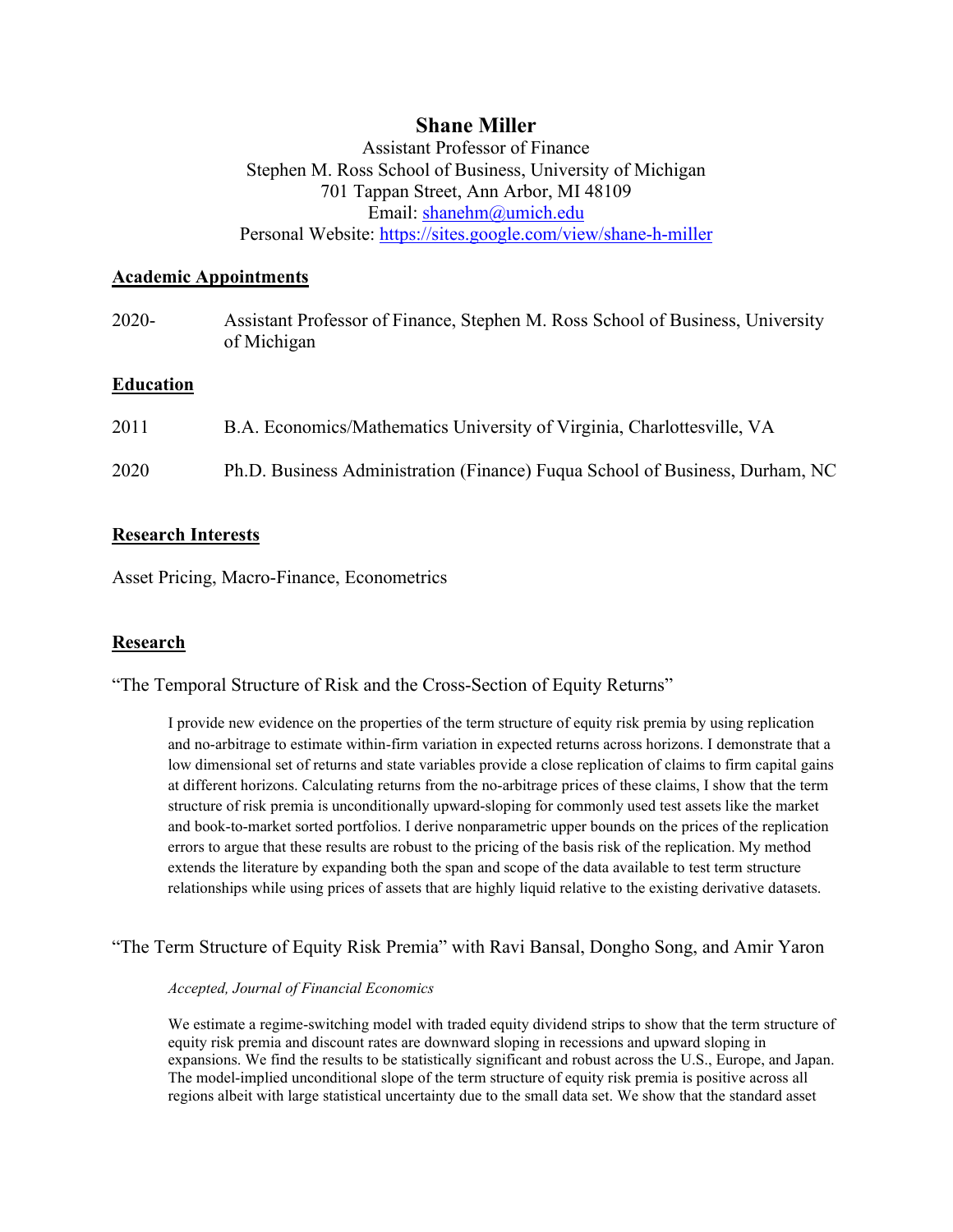pricing models extended with regime-switching dynamics are able to reconcile both conditional and unconditional features of data.

"Are Creators Better Investors than Managers? Evidence from First-time Venture Funds." with David Brophy and Emmanuel Yimfor

We study the sources of cross-sectional variation in the performance of first-time venture capital (VC) fund partners (GPs). We find that, relative to GPs with startup experience (creators), GPs with VC experience (managers) are at least 20\% more likely to invest in successful deals or start a follow-on fund. Consistent with a network effect, we show that the higher success rate for managers primarily comes from joining successful syndicates, not from leading successful deals. Our results show that, in industries where proprietary access is an essential component of value-add, industry experience is an important element of success.

"Risk Evolution and Firm Dynamics" with Ravi Bansal and Dana Kiku

#### *Work in Progress*

We develop a framework to model the dynamics of growth and risk jointly at the firm, sectoral and aggregate market levels. In the model, risk sectors are cointegrated with the aggregate economy whereas individual firms they comprise are not. We show that these time-series dynamics have important implications for the cross-sectional distribution of growth and risk and are able to match the observed characteristics of the re-balanced and buy-and-hold portfolio strategies. In particular, we show empirically and theoretically that (i) in the cross section, expected growth, risk and risk premia are strongly positively correlated; (ii) the cross-sectional dispersion in expected growth rates, risks and returns declines with the investment horizon due to the stochastic evolution of firms' risk, and (iii) sectoral profitability is predictable by the scale of the sector. We exploit our dynamic framework to characterize and clarify the relationship between growth and cash-flow duration, the term-structure of risk premia, and the relative riskiness of claims on the existing and future firms.

### **Employment**

Assistant Professor – Ross School of Business, University of Michigan (July 2020-Present) Investment Analyst - University of Virginia Investment Management Co. (June 2011-June 2013) Wealth Management Intern - Merrill Lynch GWM, Charlottesville, VA (Sept. 2010-April 2011) Research Assistant - University of Virginia Economics Department (Summer 2010)

### **Professional Service**

Referee – *Journal of Financial Econometrics, Journal of Financial Markets, Review of Financial Studies*  Program Committee – *European Finance Association 2021, 2022*